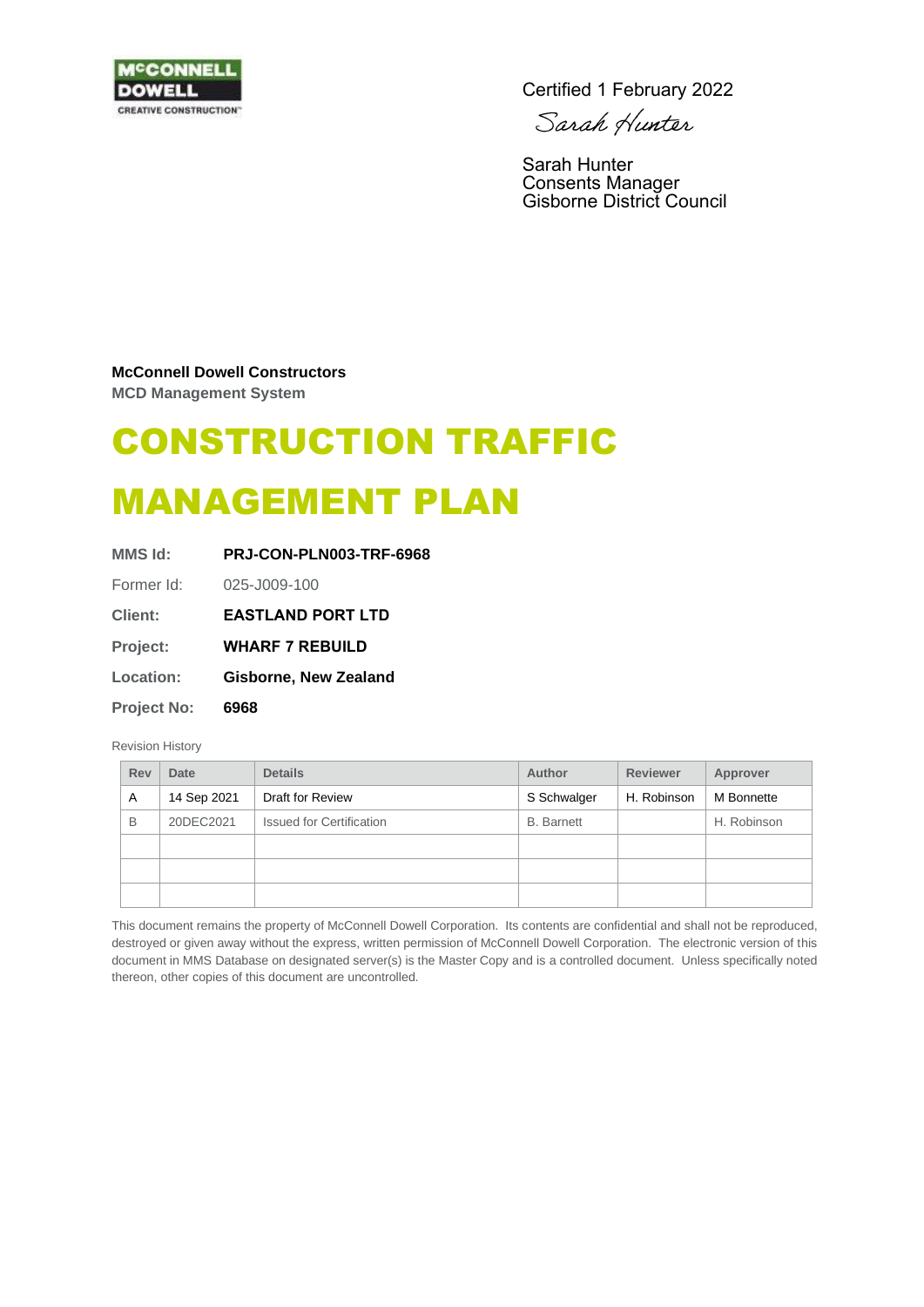

MANAGEMENT PLAN<br>PRJ-CON-PLN003-TRF-6968<br>REVISION B<br>20DEC2021

# **TABLE OF CONTENTS**

| 1           |                  |                                                      |  |
|-------------|------------------|------------------------------------------------------|--|
| 1.1         |                  |                                                      |  |
| 1.2         |                  |                                                      |  |
| 1.3         |                  |                                                      |  |
| 1.4         |                  |                                                      |  |
| $2^{\circ}$ |                  |                                                      |  |
| 2.1         |                  |                                                      |  |
| 2.2         |                  |                                                      |  |
| 2.3         |                  |                                                      |  |
| 2.4         |                  |                                                      |  |
| 3           |                  |                                                      |  |
| 3.1         |                  |                                                      |  |
| 3.2         |                  |                                                      |  |
| 3.3         |                  |                                                      |  |
|             | 3.3.1            |                                                      |  |
|             | 3.3.2            |                                                      |  |
|             | 3.3.3            |                                                      |  |
|             | 3.3.4            |                                                      |  |
| 3.4         |                  |                                                      |  |
|             | 3.4.1            |                                                      |  |
|             | 3.4.2            |                                                      |  |
| 3.5         |                  |                                                      |  |
|             | 3.5.1            |                                                      |  |
|             | 3.5.2            |                                                      |  |
|             | 3.5.3            |                                                      |  |
| 4           |                  |                                                      |  |
| 4.1         |                  |                                                      |  |
| 5           |                  |                                                      |  |
| 5.1         |                  |                                                      |  |
| 5.2         |                  |                                                      |  |
|             | PROJECT NO. 6968 | <b>PAGE 2 OF 15</b><br>McCONNELL DOWELL CONSTRUCTORS |  |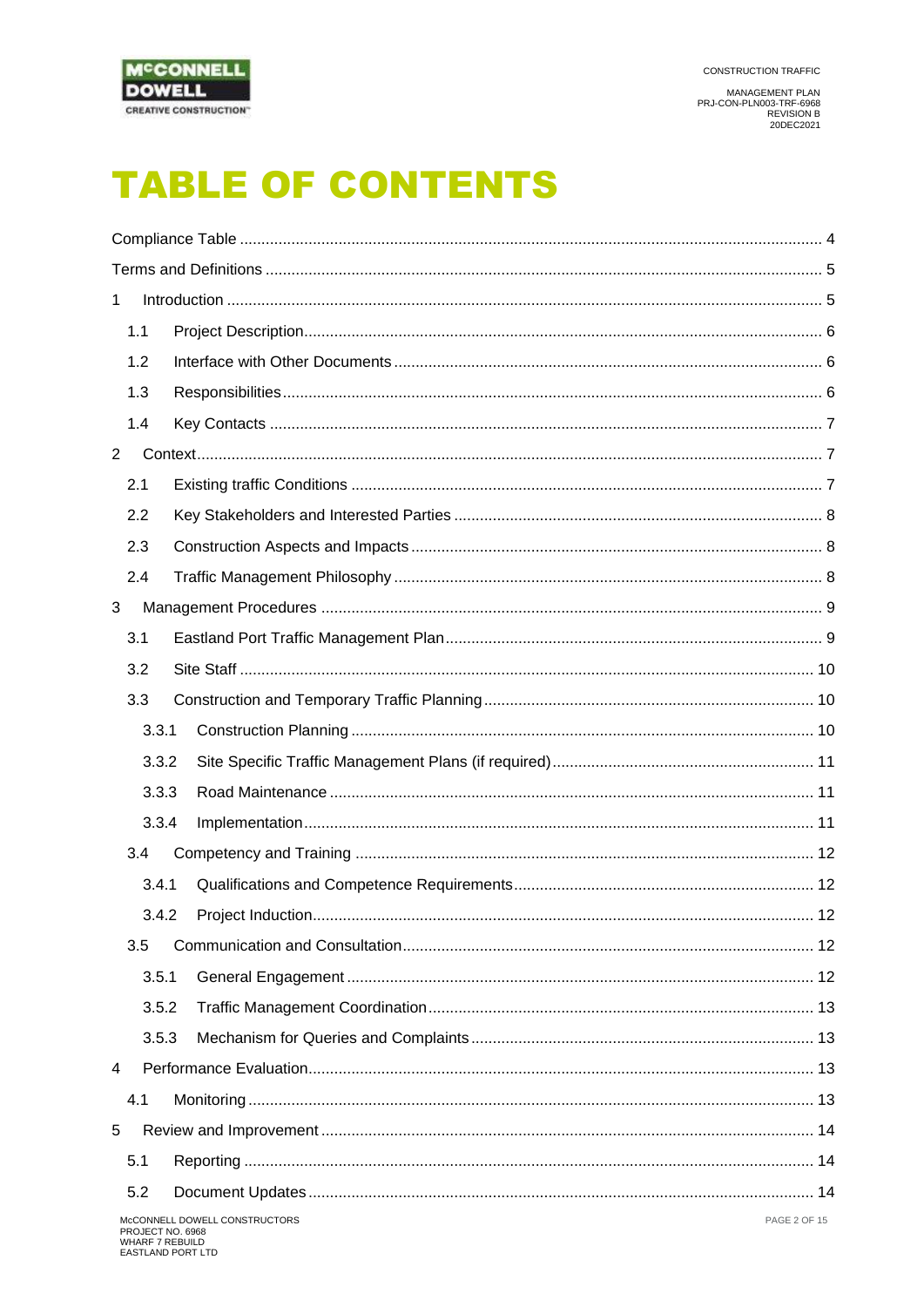

CONSTRUCTION TRAFFIC

MANAGEMENT PLAN PRJ-CON-PLN003-TRF-6968 REVISION B 20DEC2021

|--|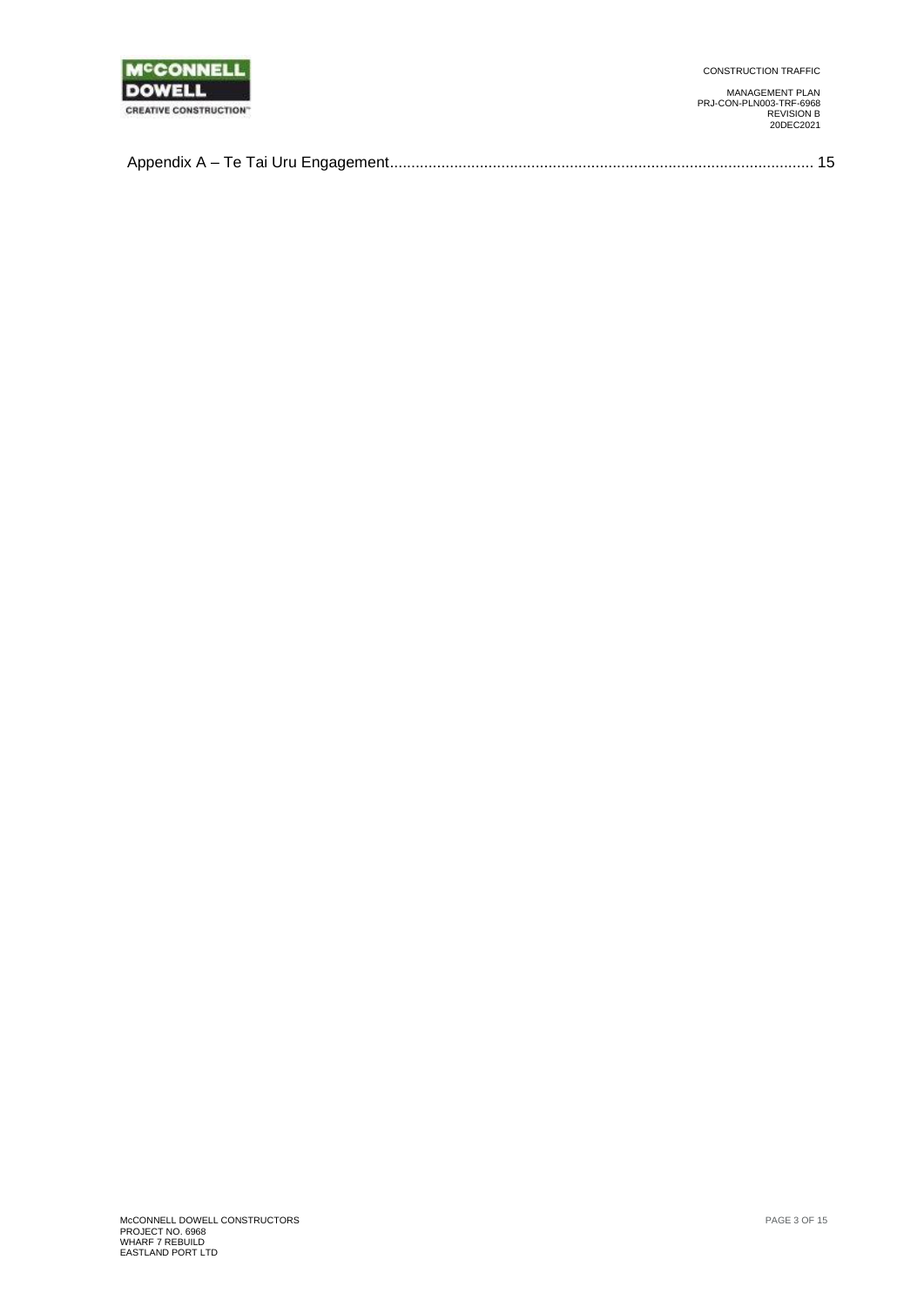

# <span id="page-3-0"></span>COMPLIANCE TABLE

The consent conditions relevant to the Construction Traffic Management Plan ("CTMP") are summarised in the table below. Refer to Appendix A of the CMP for the full suite of resource consent conditions for the Project.

| <b>Ref</b> | <b>Requirement</b>                                                                                                                                                                                                                                                                                                                                                                                                                                                                                                                                                                   |
|------------|--------------------------------------------------------------------------------------------------------------------------------------------------------------------------------------------------------------------------------------------------------------------------------------------------------------------------------------------------------------------------------------------------------------------------------------------------------------------------------------------------------------------------------------------------------------------------------------|
| 36         | RMA CD-2017-107936-00 Cond 36; General Spec 1.10.8                                                                                                                                                                                                                                                                                                                                                                                                                                                                                                                                   |
|            | <b>Construction Traffic Management Plan</b>                                                                                                                                                                                                                                                                                                                                                                                                                                                                                                                                          |
|            | Not less than 30 working days prior to commencement of construction works onsite, the<br>Consent Holder shall submit to the Council's Consents Manager for certification a<br>Construction Traffic Management Plan (CTMP). The CTMP shall detail engagement with<br>Te Tai Uru (or where Te Tai Uru has not been established in accordance with condition<br>4(d), each of the hapu identified in condition 4(a)), including identification of any<br>recommendations made and implemented, and where such recommendations have not<br>been accepted or acted upon, the reasons why. |
|            | Construction traffic to and from the Wharf 6 and Wharf 7 area and associated site shall be<br>managed in accordance with the Council certified CTMP to ensure the following:                                                                                                                                                                                                                                                                                                                                                                                                         |
|            | (a) All trucks and other heavy vehicles associated with construction activities use the<br>route(s) specified in the CTMP                                                                                                                                                                                                                                                                                                                                                                                                                                                            |
|            | (b) Measures to recognise and mitigate where practicable the effects of heavy vehicles<br>along the public road network<br>(c) The maintenance of safe pedestrian access and thoroughfare on all footpaths adjacent                                                                                                                                                                                                                                                                                                                                                                  |
|            | to the site, and                                                                                                                                                                                                                                                                                                                                                                                                                                                                                                                                                                     |
|            | (d) The maintenance of safe vehicular access and thoroughfare on all roads adjacent to the<br>site.                                                                                                                                                                                                                                                                                                                                                                                                                                                                                  |
|            | Advice Note:<br>If the Council fails to respond to the request to certify the CTMP within twenty (20) working<br>days, the CTMP can then be assumed to be certified.                                                                                                                                                                                                                                                                                                                                                                                                                 |
| 1.12       | <b>General Specification Wharf 7 Rebuild</b>                                                                                                                                                                                                                                                                                                                                                                                                                                                                                                                                         |
|            | The Contractor shall prepare and implement a Construction Traffic Management Plan<br>(CTMP), addressing condition 36 of the Resource Consents, clause 5.19 of NZS 3910:2013<br>as well as those requirements detailed within this section.                                                                                                                                                                                                                                                                                                                                           |
|            | Traffic management (including cyclist and pedestrian traffic) shall be carried out as<br>described by the Code of Practice for Temporary Traffic Management. The code of practice<br>sets out the minimum requirements for Traffic Management and Site Safety for the Contract<br>Works.                                                                                                                                                                                                                                                                                             |
|            | The Contractor shall ensure that disruption to road users and third parties during<br>construction is kept to the minimum possible. The Contractor shall ensure that they provide<br>for all vehicular and pedestrian traffic an alternative of an appropriate standard to all existing<br>roads, footpaths, all access and premises adjacent to and affected by the Contract Works.                                                                                                                                                                                                 |
|            | Where major sporting or cultural events are expected to generate additional traffic volumes,<br>the Contractor shall co-operate with the Principal, the Principal's Advisor and New Zealand<br>Police to ensure traffic flows through the Contract Works.                                                                                                                                                                                                                                                                                                                            |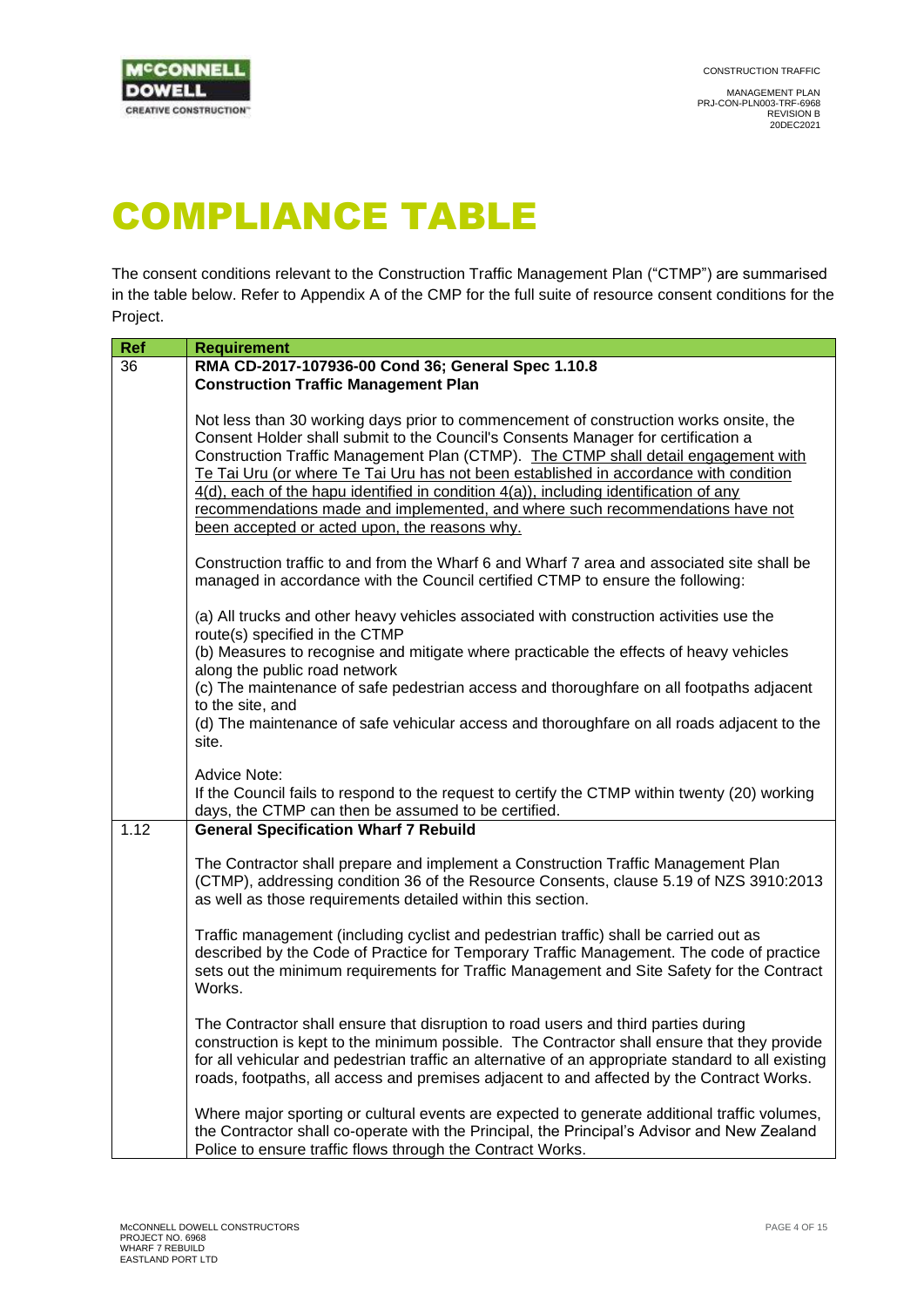

# <span id="page-4-0"></span>TERMS AND DEFINITIONS

| <b>Term/Acronym</b> | <b>Definition</b>                             |  |
|---------------------|-----------------------------------------------|--|
| <b>CTMP</b>         | Contractor's Traffic Management Plan          |  |
| <b>CEP</b>          | <b>Construction Execution Procedure</b>       |  |
| EPL                 | <b>Eastland Port Ltd</b>                      |  |
| <b>JSEA</b>         | Job Safety and Environment Analyses           |  |
| <b>MCD</b>          | <b>McConnell Dowell</b>                       |  |
| <b>MMS</b>          | McConnell Dowell Management System            |  |
| <b>PCLG</b>         | Port Community Liaison Group                  |  |
| CoPTTM              | Code of Practice Temporary Traffic Management |  |

# <span id="page-4-1"></span>1 INTRODUCTION

The Construction Traffic Management Plan (CTMP) for the Wharf 7 Rebuild project (hereafter referred to as "the Project"). Section 1 of the Construction Management Plan (CMP) provides further background and detailed description of the Project.

This CTMP sets out the measures to be implemented in order to identify and avoid or minimise the impact and effect of construction activities on wharf operations and the general public. Plan Purpose

The purpose of this CTMP is to:

- Provide for the safety of everyone at all times;
- Ensure maintenance of access at all times for all modes of transport to / from Wharf 7 and on any streets, loading zones in or adjacent to the construction areas;
- Minimise disruption from construction traffic on occupants within Eastland Port;
- Minimise adverse effects on amenities caused by construction traffic in Eastland Port;
- Avoid Full Road Closures and minimise any Partial or Managed Road Closures<sup>1</sup>;
- Manage integration with other construction projects and Eastland Port projects or operations;
- Provide for prior engagement with stakeholders when access to properties will be affected by construction traffic; and
- Provide a mechanism for addressing queries and responding to complaints.

<sup>1</sup> Full Road closure is defined in the consent conditions as meaning the whole of the road carriageway would be closed to all motor vehicles and cyclists but remain accessible to pedestrians. Managed Road Closure is defined as a full road closure for motor vehicles only, with access permitted for authorised vehicles. Partial road closure is defined as a restriction on the capacity and/or direction of travel, potentially for all modes, within the whole road reserve.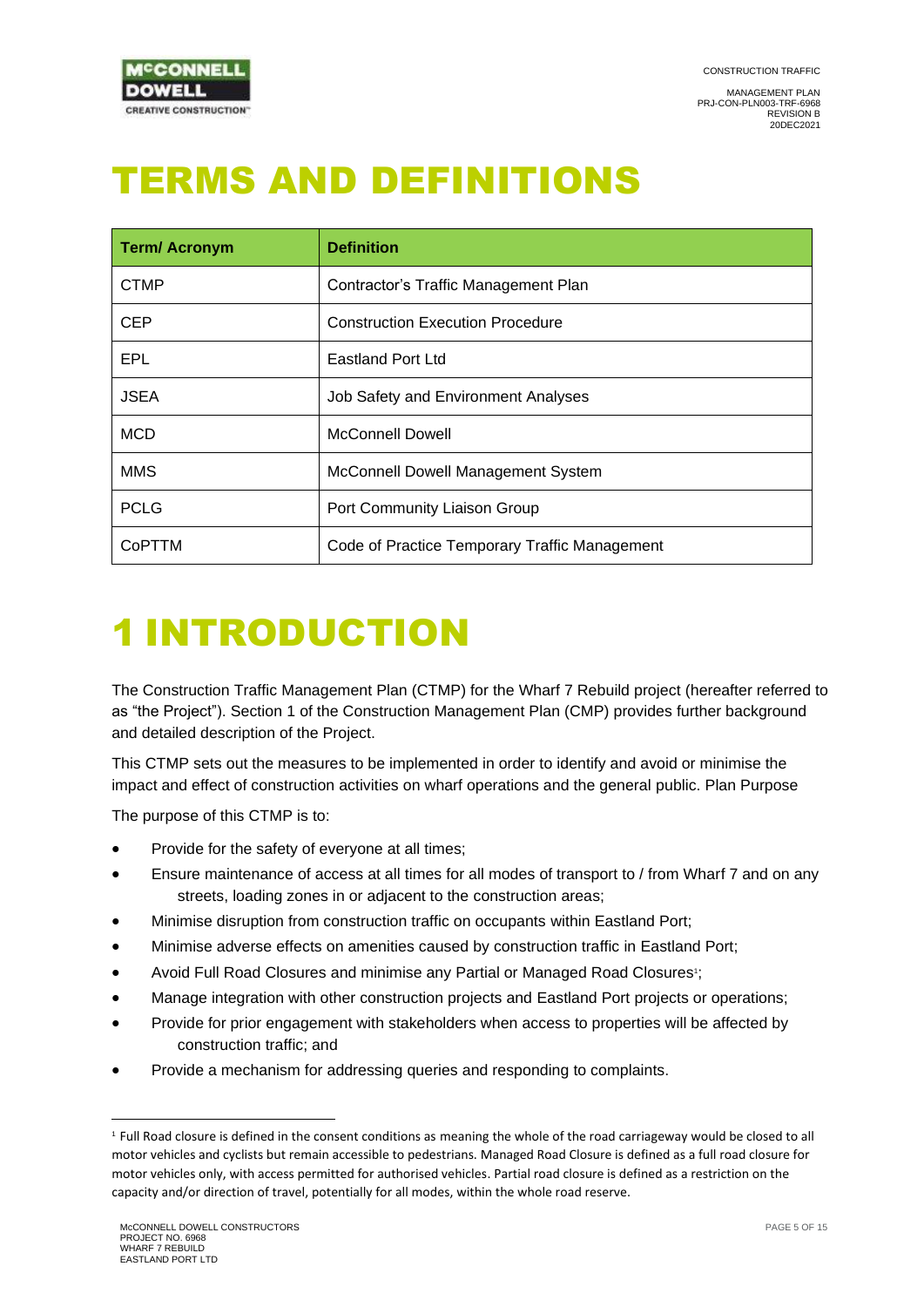

In accordance with consent Condition 36, this Plan has been updated from, and is in general accordance with, the CMP referenced in the consent conditions. This CTMP has been prepared in consultation with Eastland Port and the Project Community Liaison Group (PCLG). This Plan addresses the matters in Condition 36 (refer to the quick reference guide to conditions in Section **Error! Reference source not f ound.**).

The final version of this CTMP will be submitted to the Council Consents Manager in accordance with Condition 36 for certification.

This CTMP will be updated when necessary to reflect changes in design, construction methods or to manage effects. In accordance with the consent Condition 36, any amendments to the certified CTMP shall be discussed with and submitted to the Council Consents Manager in writing prior to implementation of any changes. Any changes to the CTMP that would result in a materially different outcome to the certified plan shall be submitted to the Council Consents Manager for certification. Any material change must be consistent with the purpose of the CTMP and the requirements of the relevant conditions. A copy of the original CTMP and subsequent versions will be kept for the Project records and marked as superseded/obsolete. Each update of the Plan will be issued with a version number and date.

Each update of the Plan will be issued with a version number and date.

### <span id="page-5-0"></span>**1.1 PROJECT DESCRIPTION**

For a description of the Project, refer to the Project Description within the Construction Management Plan (CMP). The construction details relevant to this Plan are set out in Section 3.

### <span id="page-5-1"></span>**1.2 INTERFACE WITH OTHER DOCUMENTS**

The CMP outlines the construction management framework for the Project and details the relationship between the CTMP, other management plans and the resource consent conditions. It also provides an overview of the management plans required by the conditions (their purpose and content etc.) and other mitigation measures to be implemented during construction.

Associated management plans that are particularly relevant to the implementation of this CTMP include:

- Construction Management Plan (CMP)
- Project Management Plan (PMP)
- <span id="page-5-2"></span>• Safety Management Plan (SMP)

### **1.3 RESPONSIBILITIES**

The Project Manager has the overall responsibility for meeting the requirements of the CTMP. The Project Engineer in conjunction with the Health and Safety Manager will implement the CTMP. Refer to the CTMP for more detail on roles and responsibilities.

General roles and responsibilities for the Project are outlined in the CEMP. Specific roles and responsibilities relating to the implementation of this CTMP are detailed in **Error! Reference source not f ound.**.

| Role                   | <b>Responsibility</b>                           |
|------------------------|-------------------------------------------------|
| <b>Project Manager</b> | • Overall responsibility for site management    |
|                        | • Report any incidents or issues as appropriate |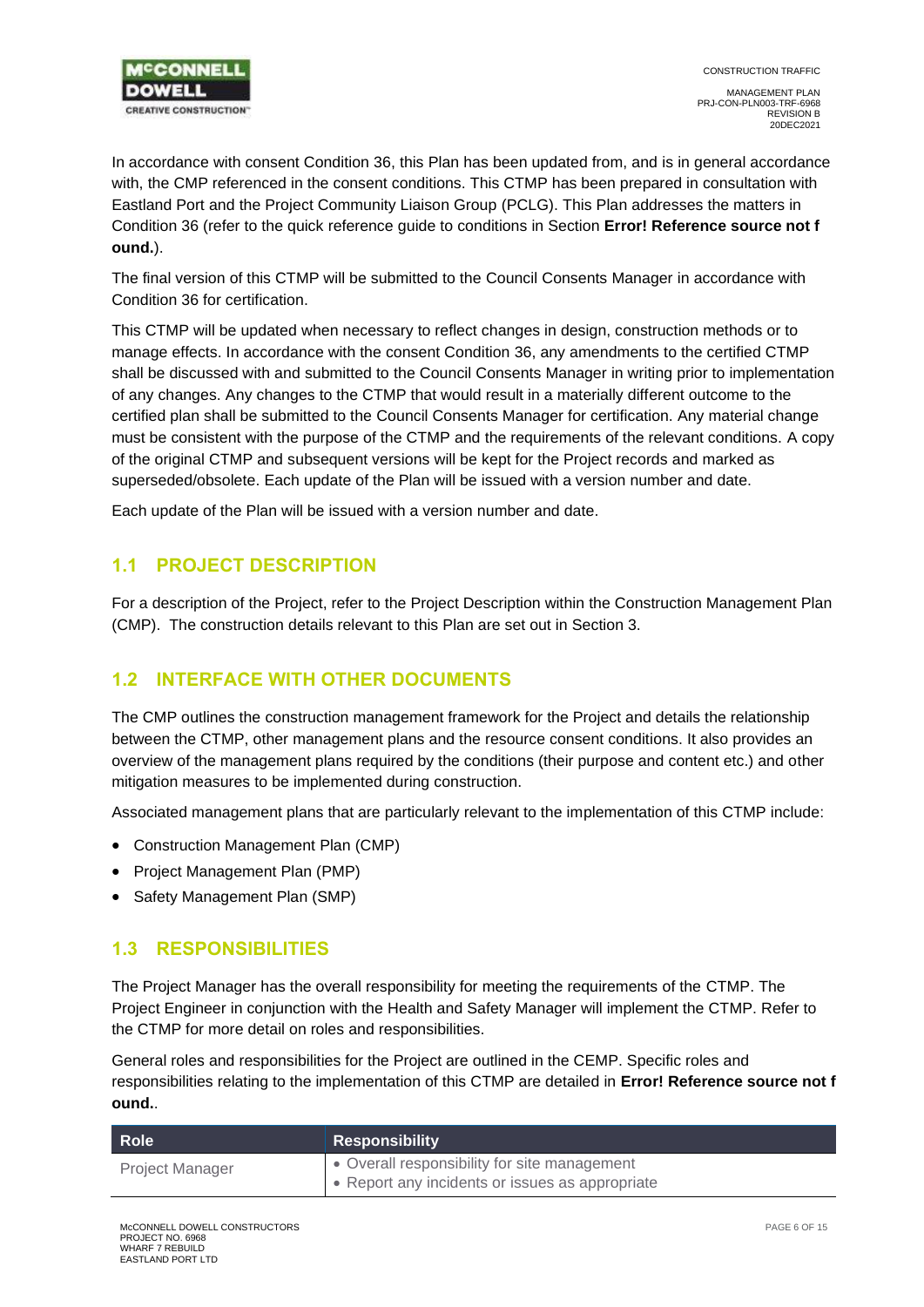

| <b>Role</b>                     | <b>Responsibility</b>                                                                                                                                                                                                                        |
|---------------------------------|----------------------------------------------------------------------------------------------------------------------------------------------------------------------------------------------------------------------------------------------|
| Health & Safety Manager         | • Oversight and advice on the safety of the interfaces with the public<br>• Ensure staff are trained to the required level<br>• Ensure Temporary Traffic Management (TTM) records / monitoring<br>results are kept and TTM audits undertaken |
| Senior Project Engineer         | • Ensure the approved CTMP is implemented                                                                                                                                                                                                    |
| <b>Project Controls Manager</b> | • Prepare and submit Traffic Management Plans (TMPs)<br>• Audit TTM                                                                                                                                                                          |
| Stakeholder Advisor             | • Responsible for the coordination of the Community Liaison Group                                                                                                                                                                            |
| Traffic Controller (TC)         | • Fulfil manual traffic control roles on-site as directed by the STMS                                                                                                                                                                        |
| Gisborne Council                | • Reviews to assess effectiveness of the CTMP                                                                                                                                                                                                |
| Eastland Port Ltd               | • Input into preparation of the CTMP as required<br>• Coordinating all traffic management within the Eastland Port and<br>adjacent areas, including the Esplanade.                                                                           |

## <span id="page-6-0"></span>**1.4 KEY CONTACTS**

Contact details for key staff as they relate to this CTMP, along with the contact details of relevant Council staff and Police.

| <b>EPL Asset Manager</b>                    | Jamie Gallacher  | Mob: 021 805 261; Email: jamie.gallacher@eastland.nz    |
|---------------------------------------------|------------------|---------------------------------------------------------|
| <b>Project Manager</b>                      | Mike Bonnette    | 021 814 567; Email: mike.bonnette@mcdgroup.com          |
| <b>Senior Project</b><br><b>Engineer</b>    | Hugh Robinson    | 021 713 839; Email: hugh.robinson@mcdgroup.com          |
| <b>H&amp;S/Traffic Manager</b>              | Gavin Mecchia    | Mob: 021 243 0408; Email:<br>gavin.mecchia@mcdgroup.com |
| <b>Superintendent</b>                       | Adrian Batterham | 021 940 979; Email: adrian.batterham@mcdgroup.com       |
| <b>Council Compliance</b><br><b>Officer</b> |                  |                                                         |
| <b>Council Traffic Lead</b>                 |                  |                                                         |
| <b>EPL Traffic Lead</b>                     |                  |                                                         |
| <b>EPL H&amp;S Manager</b>                  |                  |                                                         |

# <span id="page-6-1"></span>2 CONTEXT

## <span id="page-6-2"></span>**2.1 EXISTING TRAFFIC CONDITIONS**

- Heavy logging trucks and Port operational vehicles travelling along Kaiti Beach Rd
- Construction heavy traffic accessing the main "Access Gate" by EPL offices
- Pedestrians and cyclists along Kaiti Beach Rd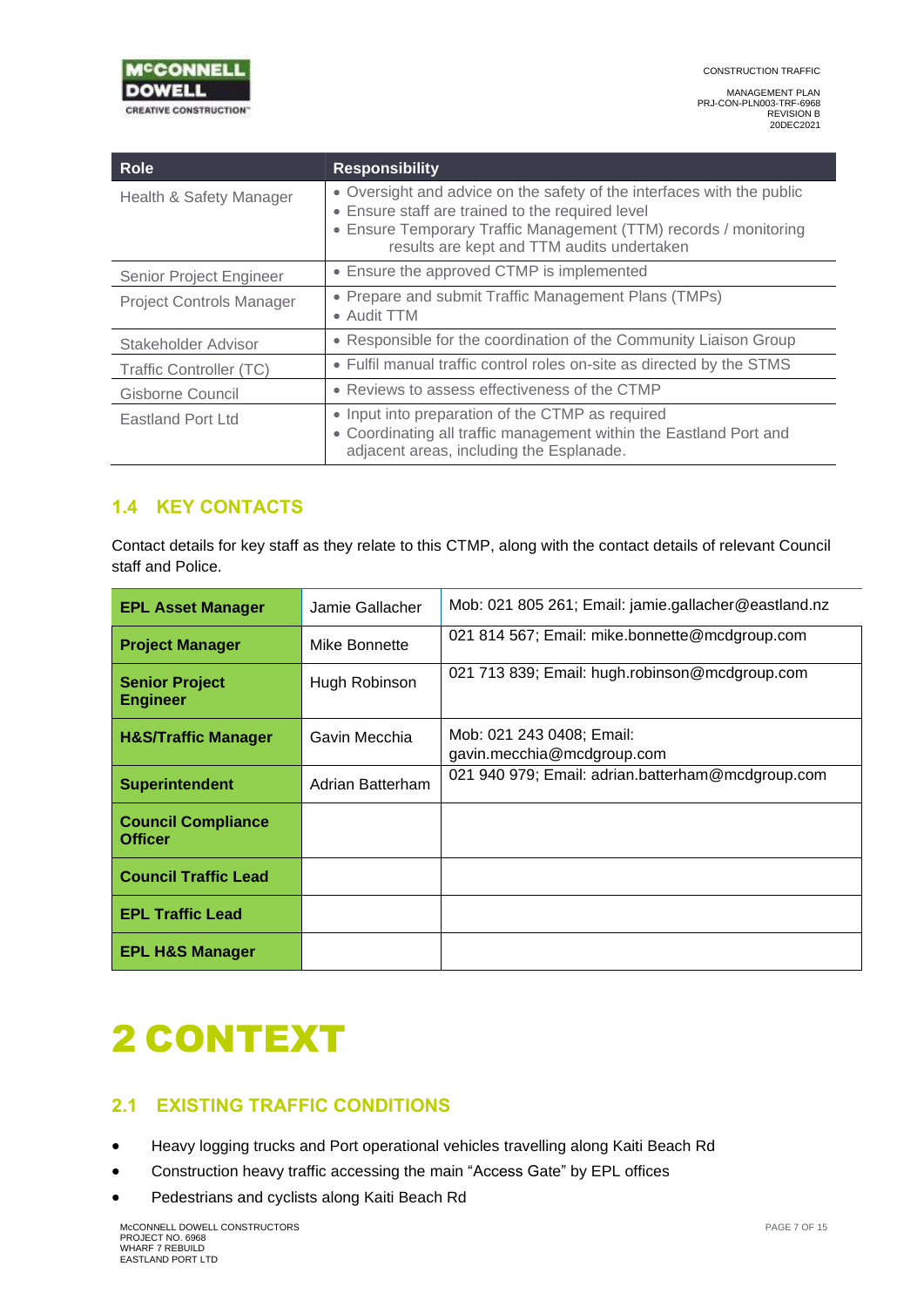

• Kaiti Beach Rd is a dead-end road occupied by camping grounds, a few local residents and a small yacht club therefore apart from logging trucks, traffic is minimal past the port area

### <span id="page-7-0"></span>**2.2 KEY STAKEHOLDERS AND INTERESTED PARTIES**

The Alliance will engage with key stakeholders in relation to construction traffic management, including:

- Eastland Port Ltd
- Gisborne District Council Traffic Engineer
- Te Tai Uuru
- Port Community Liaison Group (PCLG)
- Surrounding business that may be directly impacted by construction traffic during the Project.

### <span id="page-7-1"></span>**2.3 CONSTRUCTION ASPECTS AND IMPACTS**

The aspects of the works that have the potential to generate traffic loading related impacts are outlined below:

| <b>Construction Traffic Aspect</b>                                                                                                                                                                                                                                                                                                                                                                                                                                                                                                                                                                                                                                                                                                                                                                                                                                                                                                                                                                                                                                                                                                                                                                                                                                                                                                                                                                                                                                                                                           | <b>Potential Impacts</b>                                                                                                                               |
|------------------------------------------------------------------------------------------------------------------------------------------------------------------------------------------------------------------------------------------------------------------------------------------------------------------------------------------------------------------------------------------------------------------------------------------------------------------------------------------------------------------------------------------------------------------------------------------------------------------------------------------------------------------------------------------------------------------------------------------------------------------------------------------------------------------------------------------------------------------------------------------------------------------------------------------------------------------------------------------------------------------------------------------------------------------------------------------------------------------------------------------------------------------------------------------------------------------------------------------------------------------------------------------------------------------------------------------------------------------------------------------------------------------------------------------------------------------------------------------------------------------------------|--------------------------------------------------------------------------------------------------------------------------------------------------------|
| 2 large cranes, a drilling rig, excavators and other plant will be<br>$\bullet$<br>delivered to site by prime movers towing customised trailers.<br>Delivery trucks for general goods - typically 2 or 3 per day. Typically,<br>11m rigid trucks.<br>Concrete trucks up to 20 per day, but not every day, coming to site<br>from Awapuni. There will be 800 concrete trucks overall over the 16<br>month construction period.<br>Approximately 4,000 tonnes of precast delivered over a 7-month<br>$\bullet$<br>period starting in mid 2022. This will require 200 Semi-trailer truck<br>loads.<br>Reinforcing steel - approximately 1200 tonnes delivered in various<br>٠<br>sized loads; approximately 100 trucks.<br>General waste collection: 3 x 3m3 skips per week for 14 months<br>$\bullet$<br>Broken up sections of the old reinforced concrete wharf will all be<br>taken to the ports yard at 62 Dunstan Road. Approximately 300<br>truckloads over 9 months starting in Feb 2022.<br>There is about 2,500m3 of spoil to remove from site (in addition to<br>$\bullet$<br>the concrete waste mentioned previously). Most of this will be clean<br>and will be taken to a clean fill tip. Some portion (unknown) will be<br>contaminated and will be taken to a contaminated land tip. Loads<br>would typically be 8m3 in an articulated dump truck.<br>There will be around 750 tonnes of Asphalt to be delivered,<br>approximately 20 tonnes per truckload; approximately 38<br>trucks. Occurring in Early 2023. | Increased heavy<br>traffic for short<br>periods of time<br>during concrete<br>pours; otherwise,<br>there will be<br>minimal impact to<br>local traffic |

### <span id="page-7-2"></span>**2.4 TRAFFIC MANAGEMENT PHILOSOPHY**

The overarching philosophy for the management of construction traffic during the Project is to:

• Ensure the safe and efficient operation of Eastland Port Wharf operations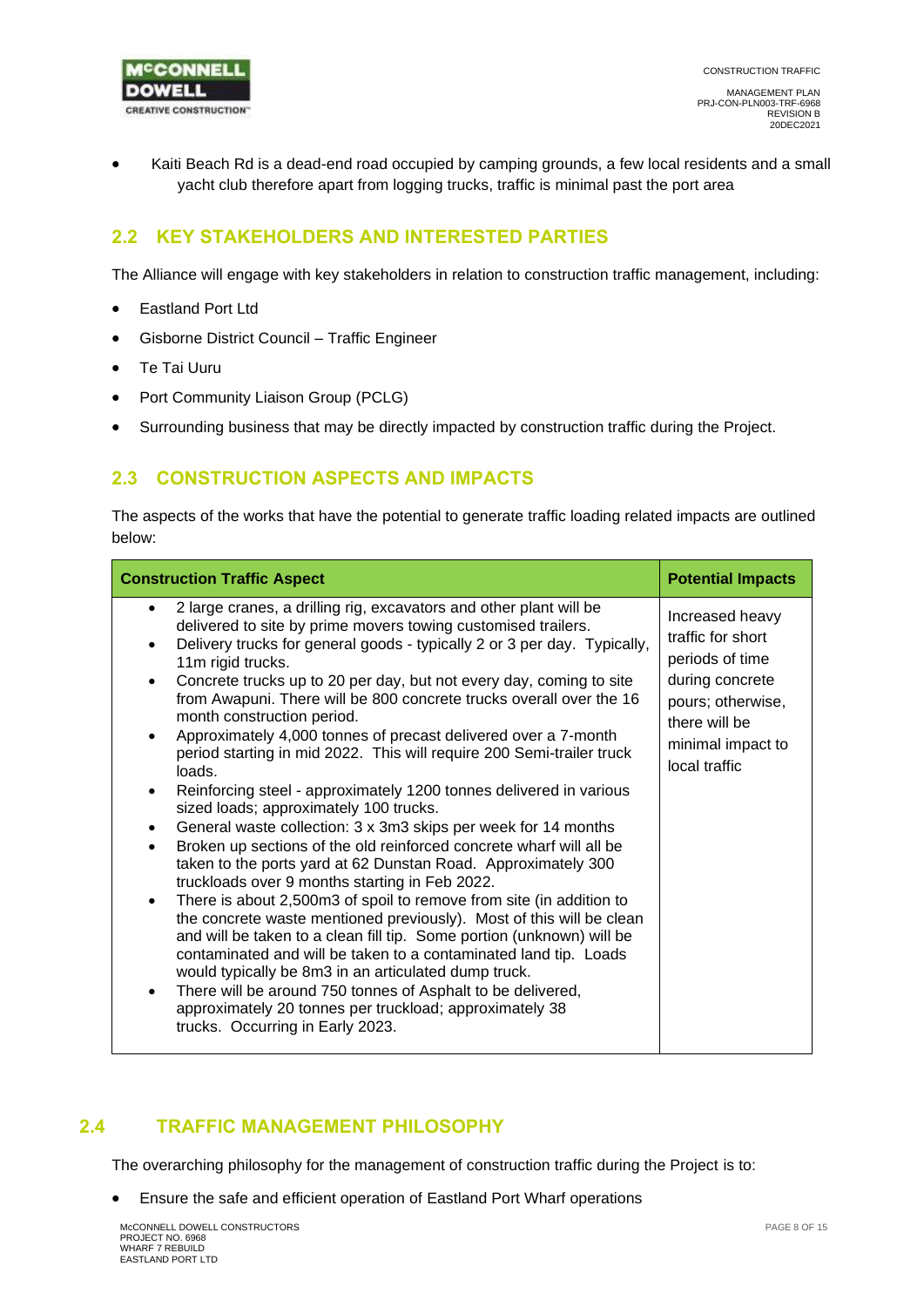

- Minimise congestion on the surrounding road network and delays to the travelling public and road users
- Minimise disruption to property access, along with loading/delivery and servicing operations
- Maximise the safety of the travelling public and site staff
- Maintain safety for pedestrians and cyclists
- Maintain efficient truck movements through the Port area
- Enable construction efficiencies
- Ensure appropriate access for emergency vehicles at all times and
- Inform the public and directly affected stakeholders about potential impacts of Project construction on the transport network.

This will be achieved by:

- Restrictions on heavy vehicles accessing the Esplanade during peak commuting times
- Appropriate management of site access points and temporary traffic management
- Concrete barriers encompassing the whole construction to stop any incursion into normal wharf operational activities
	- with site access gates controlled and monitored by the site team
- Maintenance of roads, signs, and work sites
- Planning construction traffic movement and management to reduce adverse effects
- Coordination with others involved the management of construction activity in the surrounding Port area, mainly Wharves 6, 7 & 8
- Communication internally within the Project team, with Eastland Port, road users and key stakeholders that may be impacted by construction traffic
- Educating construction staff on the safety needs of pedestrians and cyclists within the Project area and
- Implementation of appropriate measures where heavy vehicles pass through areas of high pedestrian and cycle demand.

# <span id="page-8-0"></span>3 MANAGEMENT PROCEDURES

A number of procedures exist to identify and manage temporary traffic during construction of the Project as outlined below.

### <span id="page-8-1"></span>**3.1 EASTLAND PORT TRAFFIC MANAGEMENT PLAN**

Construction Traffic will always follow the Eastland Port Traffic Management Plan when entering, exiting and within the port, and follow the requirements below as a minimum.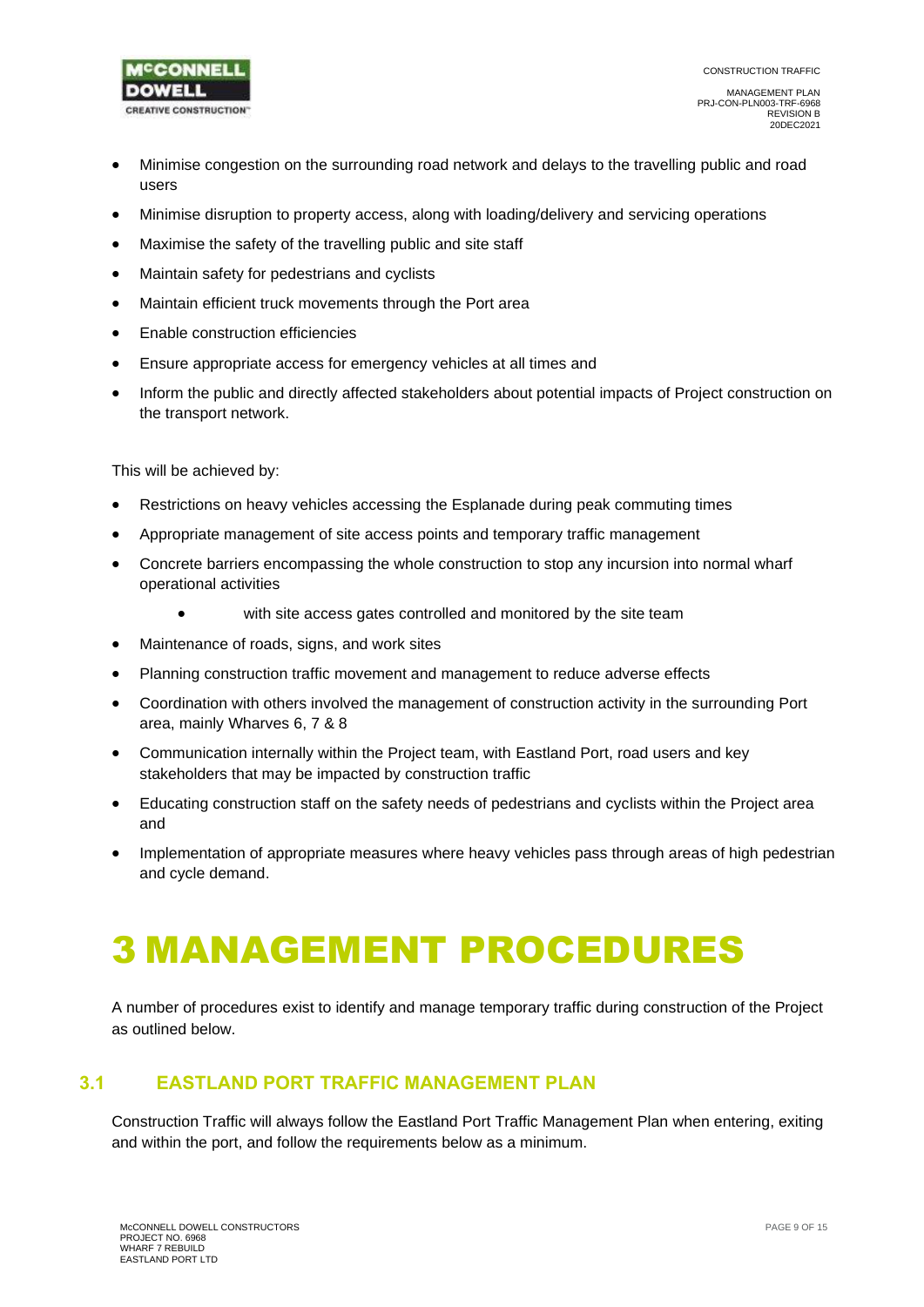

- 1. Speed limit 20 km/h, except for Debarker Road which is 15km/h and Wharf side logyard concrete roadway 10km/h.
- 2. Vehicles must obey all road signs and use marked road routes wherever possible.
- 3. Vehicle head lights and, amber roof lights must be activated when driving in the port.
- 4. Non-cargo vehicles are not permitted in berthage areas (see map) while mooring and loading operations take place.
- 5. Non-cargo vehicles are to park clear of operational areas and personnel are to walk to their destination. Prescribed PPE is to be worn.
- 6. All pedestrians in areas that are operational must wear hard hats and high visibility clothing. Hi viz must be reflective type when operating in dark hours
- 7. Do not drive or proceed through areas which have been barricaded off with cones, barriers or rope.
- 8. Always obey safety signs and verbal safety instructions from Eastland Port staff.
- 9. No child under 16 years will be permitted entry to the Port unless the Chief Operating Officer has given express approval in writing.

### <span id="page-9-0"></span>**3.2 SITE STAFF**

The success of the management measures developed is heavily dependent on the support of the Project workforce in implementing them. The Project will make a significant effort to build a culture where safety and strong relationships with Project neighbours are a key focus area.

As detailed in the CTMP, all Project staff will attend a Project induction prior to the commencement of work on-site to ensure a common basis for approaching their work. The induction will include health and safety and hazard management in relation to the Project area, along with temporary traffic control.

Weekly toolbox talks will provide a forum to reinforce and educate Project staff around specific temporary traffic control issues and for site staff to raise issues identified.

This approach seeks to involve the workforce in identifying and developing solutions to reduce effects, with positive contributions recognised and rewarded.

### <span id="page-9-1"></span>**3.3 CONSTRUCTION AND TEMPORARY TRAFFIC PLANNING**

#### <span id="page-9-2"></span>**3.3.1 Construction Planning**

Construction of the Project will be divided into a number of work activities, with a Site Engineer responsible for managing a number of activities at any one time. As part of the construction planning process, the Site Engineers will develop a work pack for each activity comprising:

- The design plans and specifications applicable to the activities covered by the work lot/pack
- A Construction Execution Procedure (CEP) describing exactly how the work will be undertaken and the hold points for checks, approvals, and records
- A Job Safety and Environmental Analysis (JSEA) documenting the identification, assessment and mitigation of traffic, safety and environmental risks associated with the activity
- Permits required for the respective works, such as excavation permits or an approved TMP and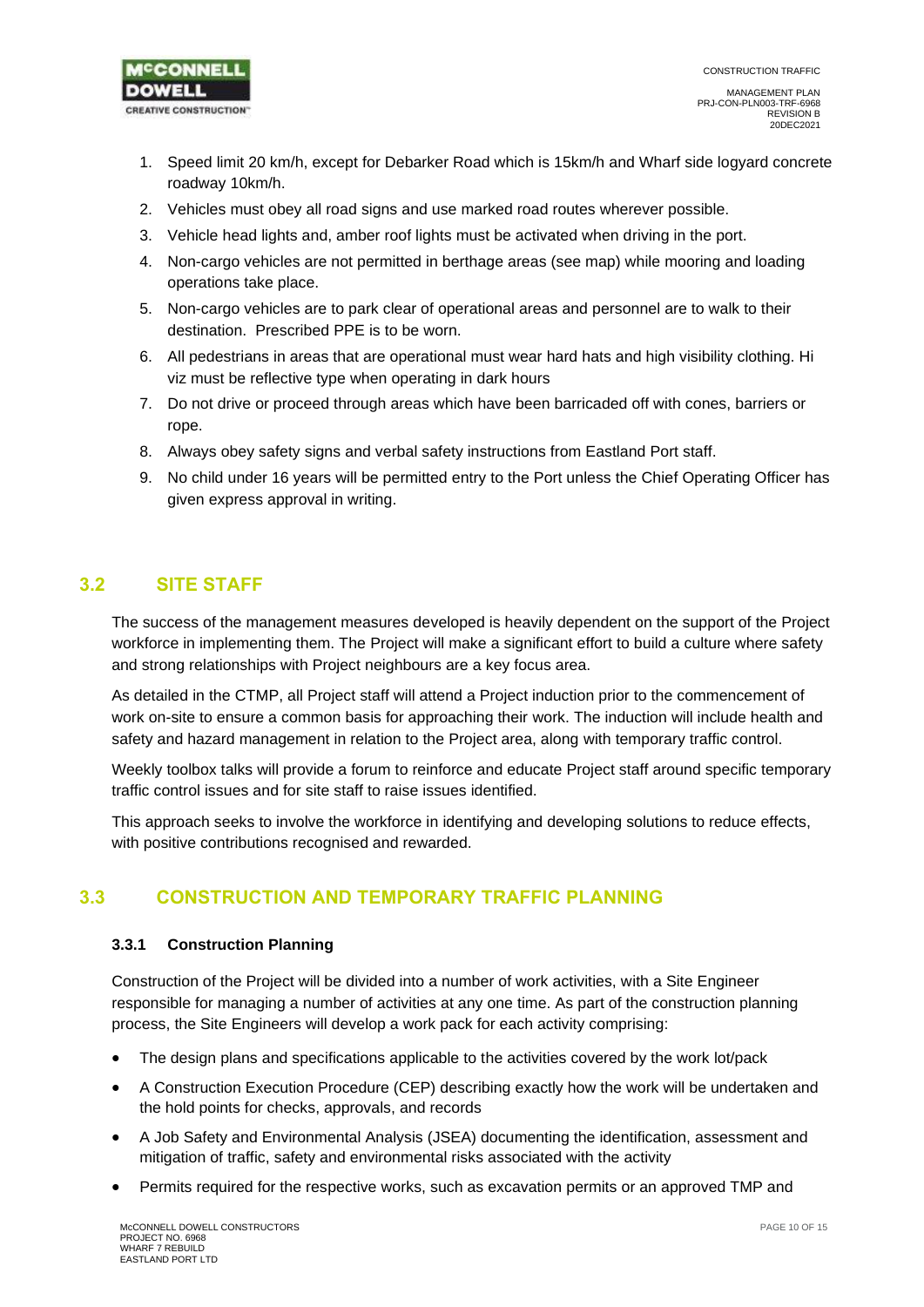

• Inspection and Test Plan (ITP) for Quality Assurance purposes.

The work pack will then be reviewed and signed off by the Project Manager, Project Engineer, and Health & Safety Manager (or their respective delegates) before works commence.

Temporary traffic management requirements associated with work activities will be detailed and included in the work packs.

#### <span id="page-10-0"></span>**3.3.2 Site Specific Traffic Management Plans (if required)**

If Site Specific Traffic Management Plans (SSTMPs) are required for any work or physical controls within the live road corridor, which includes the Kaiti Beach Road, Rakaiatane Rd and the Esplanade, then SSTMPs will be prepared for discrete stages of work within the road corridor and will follow the format set in the Code of Practice for Temporary Traffic Management (CoPTTM). They will describe the measures to be implemented to manage the temporary traffic effects associated with the movement of construction and port traffic or any project works.

SSTMPs will be submitted to, and approved by, Gisborne Council's Traffic Management Coordinator or equivalent. The SSTMPs will be assessed by the H&S Manager/Traffic Coordinator for compliance with CoPTTM and the ability to avoid adverse effects on the travelling public.

Any further SSTMPs required for the Project will be prepared in accordance with the time periods outlined in the CoPTTM.

#### <span id="page-10-1"></span>**3.3.3 Road Maintenance**

The areas on and around the wharves that will be used as construction haul routes will be inspected and photographed before construction begins. These areas will be monitored throughout construction and inspected at completion. Any damage directly attributable to construction traffic will be repaired.

These areas comprise:

- Kaiti Beach Road
- The Esplanade

Brooms will be kept at each construction site access point so that, if required, we can sweep up any detritus.

#### <span id="page-10-2"></span>**3.3.4 Implementation**

Each day's work will begin with a Job Start Briefing for each crew, at which the specific work being undertaken that day will be discussed and documented. This will include risks involved with the work to be undertaken and the mitigation measures to be implemented to avoid or mitigate the risks, for example temporary traffic control measures.

Any issues which cannot be solved by the crew will be escalated to the Superintendent, HSE/Traffic Manager, Project Engineer or Project Manager as appropriate. A process for further escalation to MCD Senior Management will operate as required.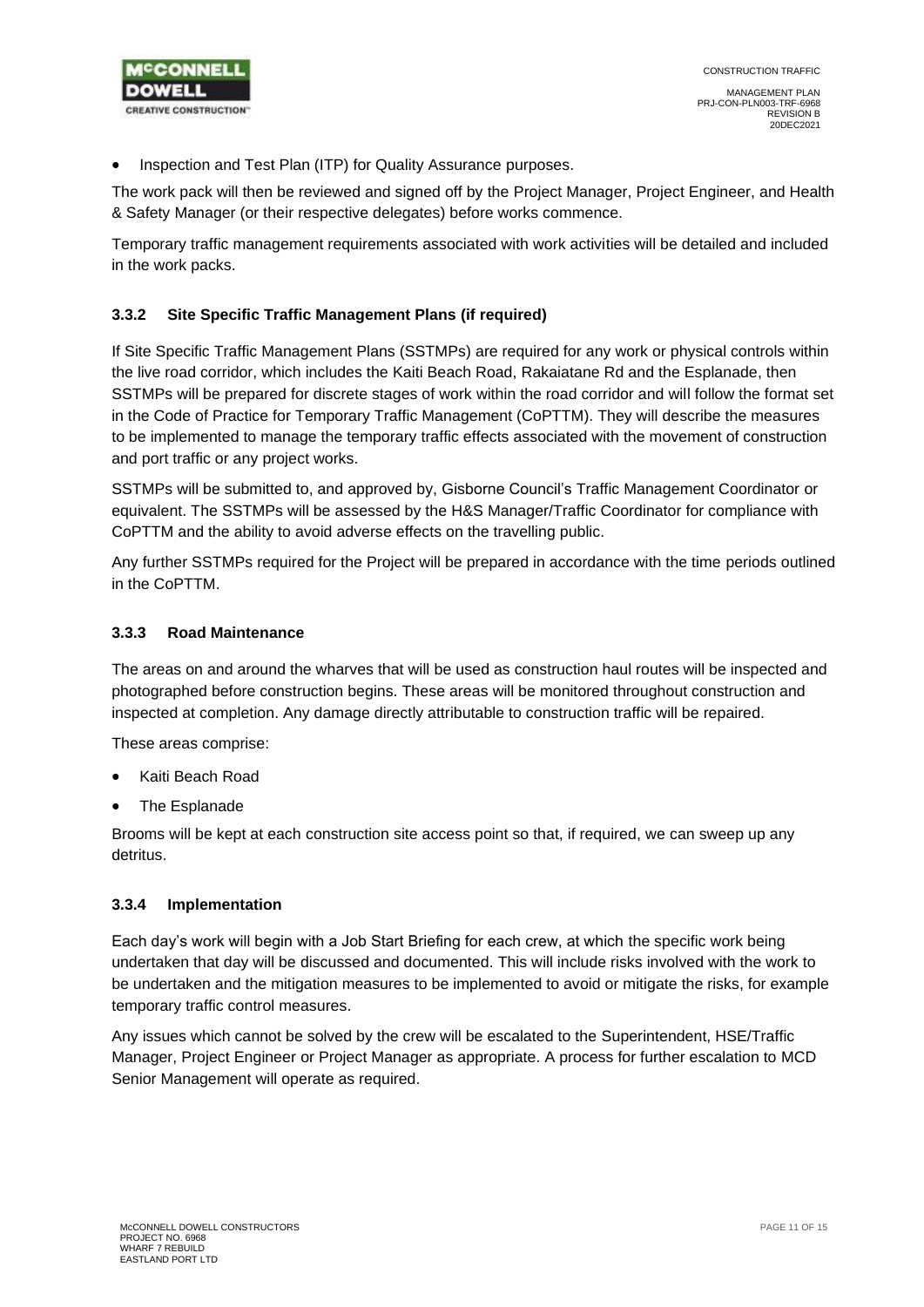

# <span id="page-11-0"></span>**3.4 COMPETENCY AND TRAINING**

#### <span id="page-11-1"></span>**3.4.1 Qualifications and Competence Requirements**

Specific qualifications and competencies required in the relation to the Scope of this Plan.

| <b>Qualification /</b><br><b>Competencies</b>      | <b>Description</b>                                                               | Who                                                                                                                        |
|----------------------------------------------------|----------------------------------------------------------------------------------|----------------------------------------------------------------------------------------------------------------------------|
| Project induction                                  | Initial induction (refer to<br>section below for detail)                         | All Project staff, including site staff, office<br>staff and anyone who is approved to<br>enter the site without an escort |
| <b>Toolbox talks</b>                               | Weekly meetings, to highlight<br>key messages or issues, and<br>receive feedback | All site staff working on the Project at the<br>time                                                                       |
| Site Traffic Management<br>Supervisor (STMS) Level | NZQA Qualification to<br>oversee site in live road<br>environment                | Person responsible for setting out traffic<br>management                                                                   |

#### <span id="page-11-2"></span>**3.4.2 Project Induction**

The Project induction will address (but not be limited to) the following matters relevant to this Plan:

- Information about the Wharf 7 construction site environment including information relating to traffic management and safety of site staff and road users
- Roles and responsibilities of Project staff, including individual responsibilities around traffic management and safety
- Safety hazards logging trucks, port operational plant, delivery trucks, cars, motorcyclists, pedestrians, cyclists, manoeuvring plant and scooters/skateboarders
- Educating construction staff of the safety needs of pedestrians, skaters and cyclists adjacent to the project area, specifically around the wharf entry gates, access roads, site access gates, on Kaiti Beach Rd and the Esplanade
- Rules and processes to mitigate safety hazards
- The key aspects of this CTMP, in particular interaction with logging trucks, pedestrians and cyclists
- Options for travel to and from the work site
- Rules relating to parking
- The emergency plan; and
- Looking after Project neighbours and the travelling public.

### <span id="page-11-3"></span>**3.5 COMMUNICATION AND CONSULTATION**

#### <span id="page-11-4"></span>**3.5.1 General Engagement**

As outlined in the CTMP, stakeholder engagement and communications will be undertaken to inform stakeholder and the community of the Project. A Port Community Liaison Group (PCLG) has been established for the wider Port Development which provides a means for members to give feedback and receive regular updates on the Project as well as enabling concerns and issues to be reported and responded to. Condition 5 requires that the CLG is consulted with regards to the development and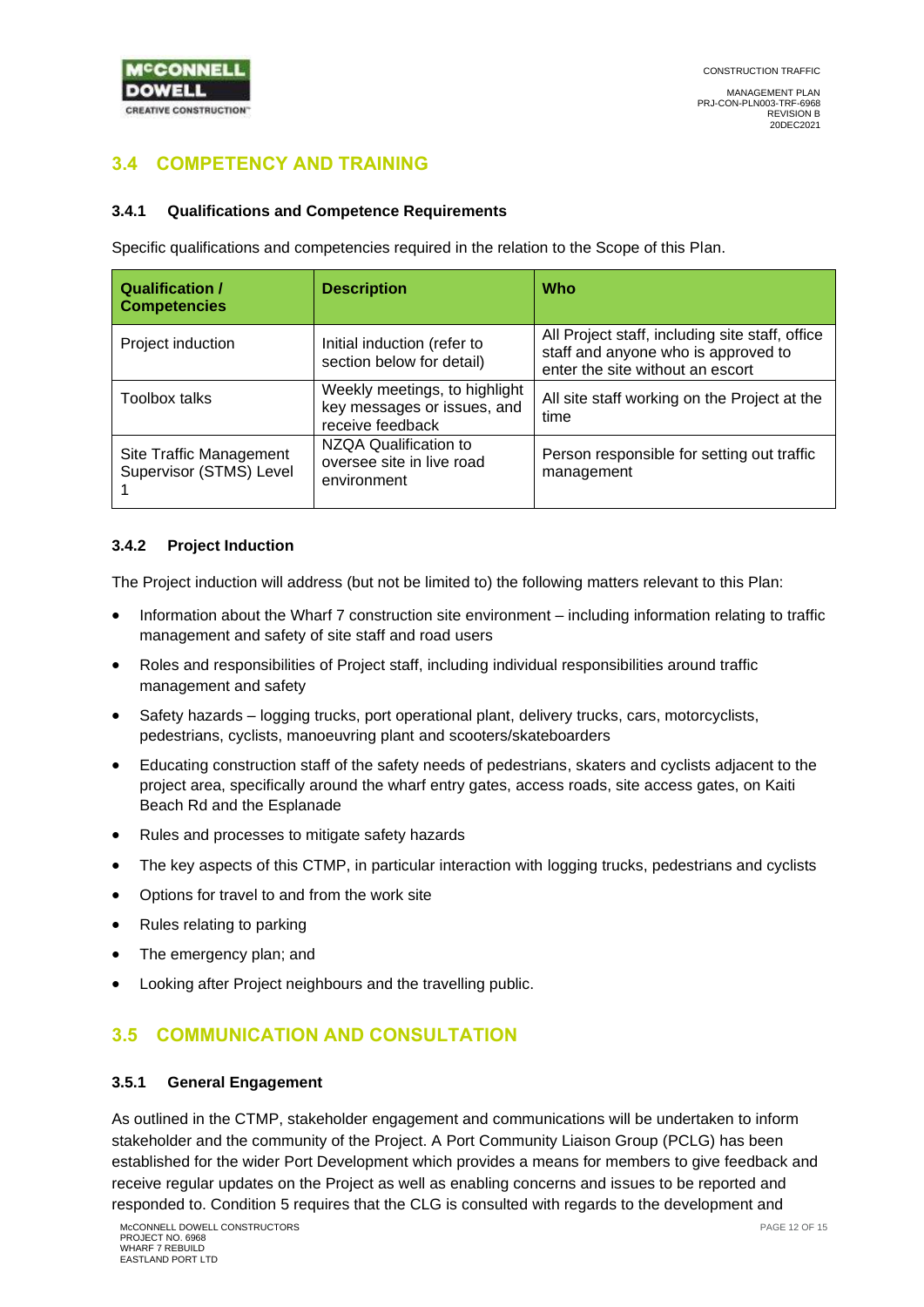

content of the CTMP. Refer to the CTMP for further detail on the stakeholder notification procedure and complaints response procedures to be implemented during construction.

In relation to this CTMP, communication will focus on providing information to the travelling public (road users and footpath users) and property owners/occupants near construction activities on Wharf 7 that have the potential to result in disruption to their travel plans, congestion, or impacts on parking or property access, enabling them to plan accordingly.

The Project stakeholder engagement and communications team will be accessible for the duration of the Project to field queries and to speak to affected property owners/occupants about works that may impact them, such as temporary access constraints. The stakeholder engagement and communications team serve as a central point of contact for involving other Project members in discussion with property owners/occupiers, as required.

#### <span id="page-12-0"></span>**3.5.2 Traffic Management Coordination**

When necessary the HSE/Traffic Manager will attend the Gisborne District Council Network Operations Weekly Temporary Traffic Management meeting to identify and resolve any conflicts arising in relation to the Project and other works being undertaken in the area.

#### <span id="page-12-1"></span>**3.5.3 Mechanism for Queries and Complaints**

The Stakeholder Manager will be responsible for implementing a process for receiving, addressing and monitoring queries and complaints in relation to the construction works as well as coordinating the PCLG.

# <span id="page-12-2"></span>4 PERFORMANCE EVALUATION

### <span id="page-12-3"></span>**4.1 MONITORING**

Minimum monitoring requirements in relation to traffic management.

| <b>Monitoring Description</b>                                                                                          | <b>Frequency</b>              | <b>Responsibility</b>                         |
|------------------------------------------------------------------------------------------------------------------------|-------------------------------|-----------------------------------------------|
| Check that method statements/<br>CEPs/JSEAs reflect<br>requirements and that the<br>requisite TMP has been<br>approved | Prior to approving Work Packs | Project Manager<br>and HSE/Traffic<br>Manager |
| Inspect temporary traffic<br>management layout                                                                         | Twice daily when site is live | HSE/Traffic<br>Manager                        |
| Documented check of all<br>temporary traffic management                                                                | Daily and as layouts change   | HSE/Traffic<br>Manager                        |
| TTM Audit in accordance with<br>CoPTTM                                                                                 | Monthly                       | HSE/Traffic<br>Manager                        |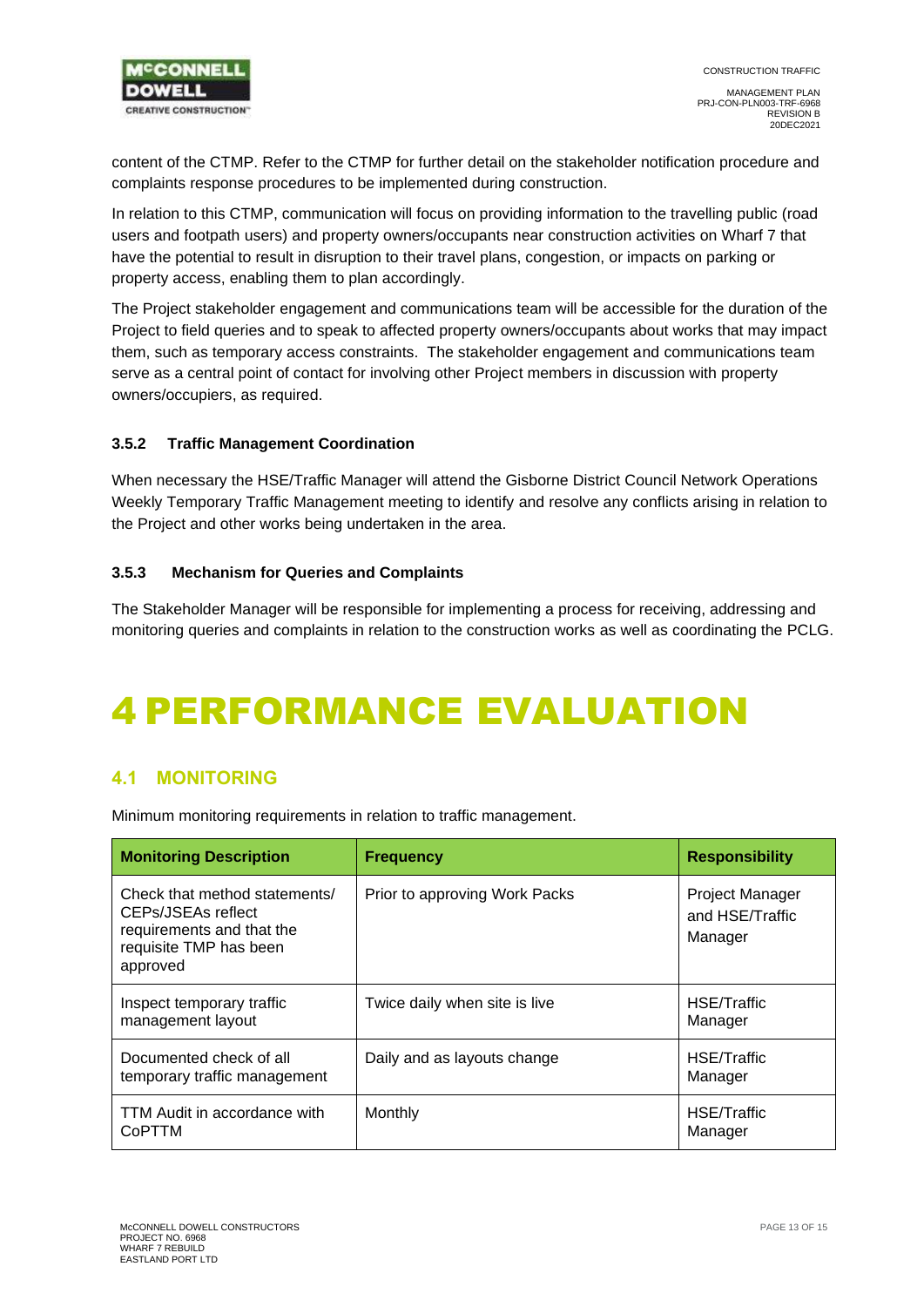

| Review of communications log,<br>incident register and tool-box talk<br>feedback | As issues arise with a quarterly review                                                                                                                                            | <b>Project Manager</b>                       |
|----------------------------------------------------------------------------------|------------------------------------------------------------------------------------------------------------------------------------------------------------------------------------|----------------------------------------------|
| Road condition survey                                                            | Formal surveys Pre-construction and at<br>project completion and informal inspections<br>weekly                                                                                    | Project Engineer /<br>HSE/Traffic<br>Manager |
| Crash investigation                                                              | Report within 24 hours of an incident; Initial<br>investigation report within two working days<br>with details to be provided to ESL &<br>Compliance Monitoring - Gisborne Council | HSE/Traffic<br>Manager                       |
| Complaints                                                                       | As issues arise with a quarterly review                                                                                                                                            | Stakeholder &<br>Comms Advisor               |

# <span id="page-13-0"></span>5 REVIEW AND IMPROVEMENT

### <span id="page-13-1"></span>**5.1 REPORTING**

Reporting requirements in relation to traffic management.

| <b>Reporting</b><br><b>Requirement</b>                   | <b>Reporting</b><br><b>Frequency</b> | <b>Reporting Through</b>                                                         | <b>Supporting Records</b>                                                       |
|----------------------------------------------------------|--------------------------------------|----------------------------------------------------------------------------------|---------------------------------------------------------------------------------|
| Traffic incidents to<br>be reported                      | As they<br>occur                     | Daily Pre-Start meetings, CMO<br>HSE platform/Db and weekly<br>tool-box meetings | Hazard ID cards, Incident<br>Reports, Near Miss Reports                         |
| <b>Traffic Monthly</b><br>Report                         | Monthly                              | Monthly Project Report, Acuite<br>Dashboard and CMO HSE<br>platform/Db           | Incident Reports, Hazard<br>reports, Near Miss Reports,<br>Plant Damage reports |
| <b>Construction Traffic</b><br>Management Plan<br>Review | 6 Monthly                            | <b>Project Management System</b><br>Review                                       | <b>Management Systems</b><br>Review/Audit                                       |

### <span id="page-13-2"></span>**5.2 DOCUMENT UPDATES**

The Site Traffic Management Representative will amend, update and continue to develop and improve this CTMP on an ongoing as the construction program progresses and continual improvement opportunities are identified.